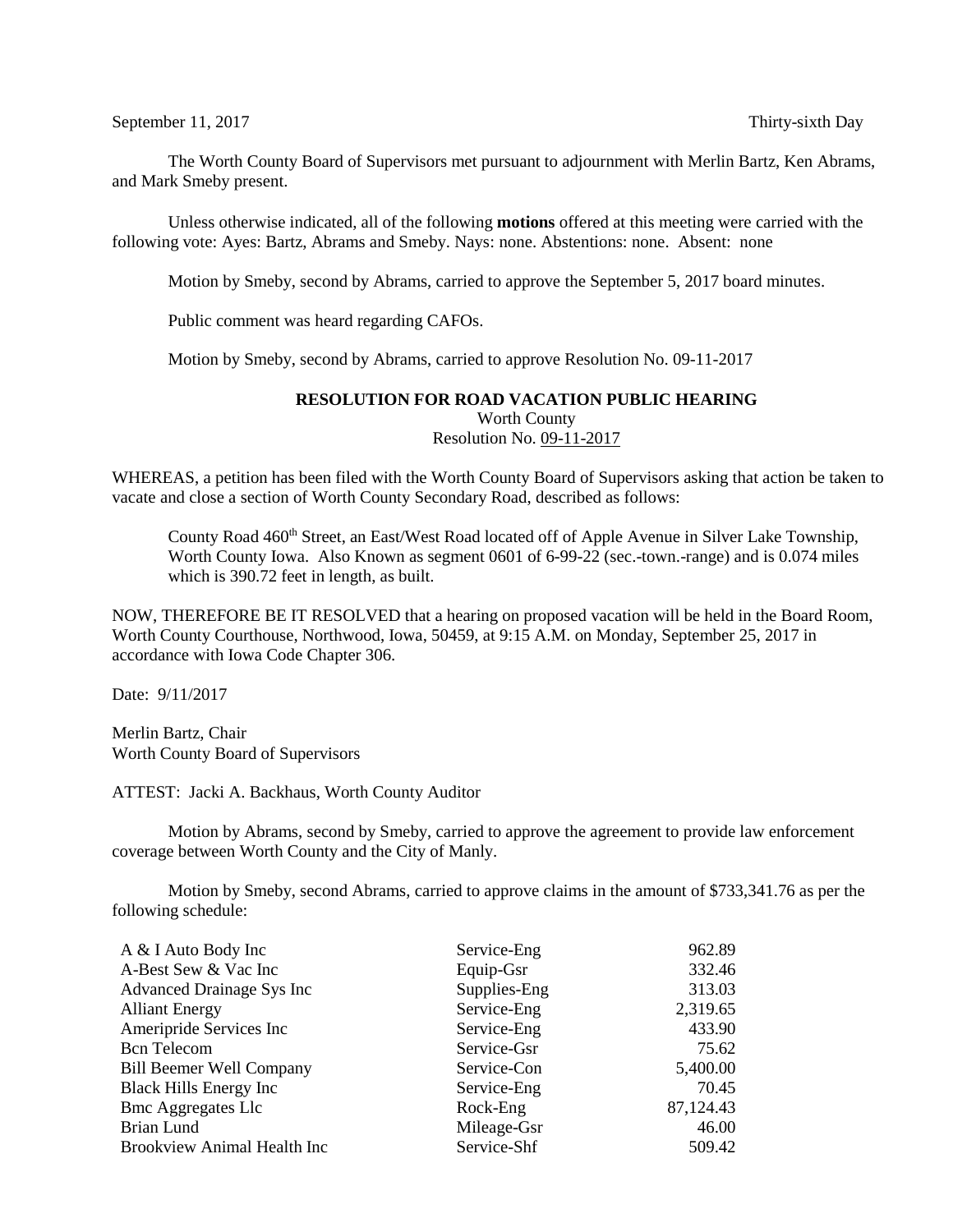| <b>Brush Point Cemetery Assn</b>      | Fy18 Appro-Vaf         | 372.00     |
|---------------------------------------|------------------------|------------|
| <b>Card Center</b>                    | Edu & Equip-Dap/It/Gis | 1,720.69   |
| Carquest Auto Parts Inc               | Parts & Supplies-Eng   | 1,736.10   |
| Centurylink                           | Service-Eng            | 49.29      |
| Cerro Gordo Co Auditor                | Service-Juj            | 2,141.60   |
| City Of Joice                         | Service-Eng            | 82.05      |
| City Of Kensett                       | Service-Eng            | 46.30      |
| <b>City Of Manly</b>                  | Service-Eng            | 46.35      |
| City Of Northwood                     | Service-Gsr            | 458.79     |
| <b>Culligan Of Mason City</b>         | Service-Gsr            | 105.95     |
| Dave Syverson Inc                     | Parts-Eng              | 21.88      |
| Dave Syverson Truck Center            | Parts-Eng              | 360.36     |
| De Lage Landen Public Finance         | Equip-Con              | 11,473.00  |
| Diamond Mowers Inc                    | Equip-Eng              | 93,766.36  |
| Edie Prazak                           | Mileage-Phd            | 204.00     |
| <b>Electronic Engineering</b>         | Equip-Shf              | 573.11     |
| Falkstone Llc                         | Rock-Eng               | 158,397.93 |
| <b>Fertile Pronto</b>                 | Fuel-Eng               | 71.97      |
| Fertile Reminder                      | Service-Shf            | 8.00       |
| Franks Repair & Towing Inc            | Service-Eng            | 16.00      |
| Greve Law Office                      | Rent & Payroll-Aty     | 5,553.09   |
| <b>Harrison Truck Centers</b>         | Service-Con            | 4,747.96   |
| Healthworks                           | Service-Shf            | 837.00     |
| Huber Supply Co Inc                   | Service-Eng            | 152.50     |
| I35/105 Welcome Center Inc.           | Fy18 H/M Tax-1st Qtr   | 5,631.75   |
| Ia Dept Of Transportation             | Supplies-Eng           | 1,482.45   |
| Ia Prison Industries                  | Supplies-Eng           | 4,264.71   |
| Ia State Assn Of Assessors            | Edu-Asr                | 325.00     |
| Imwca                                 | Fy18 Wk Comp Ins       | 5,074.00   |
| <b>Interstate Batteries</b>           | Supplies-Eng           | 153.85     |
| <b>Isac</b>                           | Edu-Sup                | 230.00     |
| J & J Machining Welding & Fabricating | Supplies-Eng           | 313.39     |
| J & J Medical                         | Supplies-Shf           | 152.10     |
| Jacki Backhaus                        | Edu-Aud                | 553.07     |
| Jacob Hanson                          | Edu-Trs                | 244.47     |
| Joel Rohne                            | Mileage-It/Gis         | 161.00     |
| Joe's Collision & Performance Inc     | Service-Shf            | 88.47      |
| Kibble Equipment Llc                  | Parts-Eng              | 420.15     |
| <b>Knudtson Automotive Service</b>    | Service-Shf            | 48.55      |
| L R Falk Const Co                     | Rock-Eng               | 226,126.97 |
| Lake Mills Pump Service               | Service-Con            | 14,479.90  |
| Lawn's Plus                           | Service-Wwt            | 150.00     |
| <b>Lawson Products Inc</b>            | Supplies-Eng           | 724.41     |
| Lexisnexis                            | Service-Aty            | 152.00     |
| <b>Manly Junction Signal</b>          | Service-Sup            | 515.10     |
| Marco Technologies Llc                | Service-Asr            | 416.04     |
| <b>Mark Smeby</b>                     | Mileage-Sup            | 175.00     |
| Mark's Tractor Inc                    | Parts-Eng              | 142.03     |
| Martin Marietta Materials Inc         | Rock-Eng               | 505.62     |
| Menards Inc                           | Supplies-Eng           | 98.92      |
| Northwood Anchor Inc                  | Service-Sup            | 786.58     |
| Northwood Sanitation Llc              | Service-Gsr            | 181.50     |
| <b>Olson Trading Post Inc</b>         | Supplies-Eng           | 2,763.34   |
|                                       |                        |            |